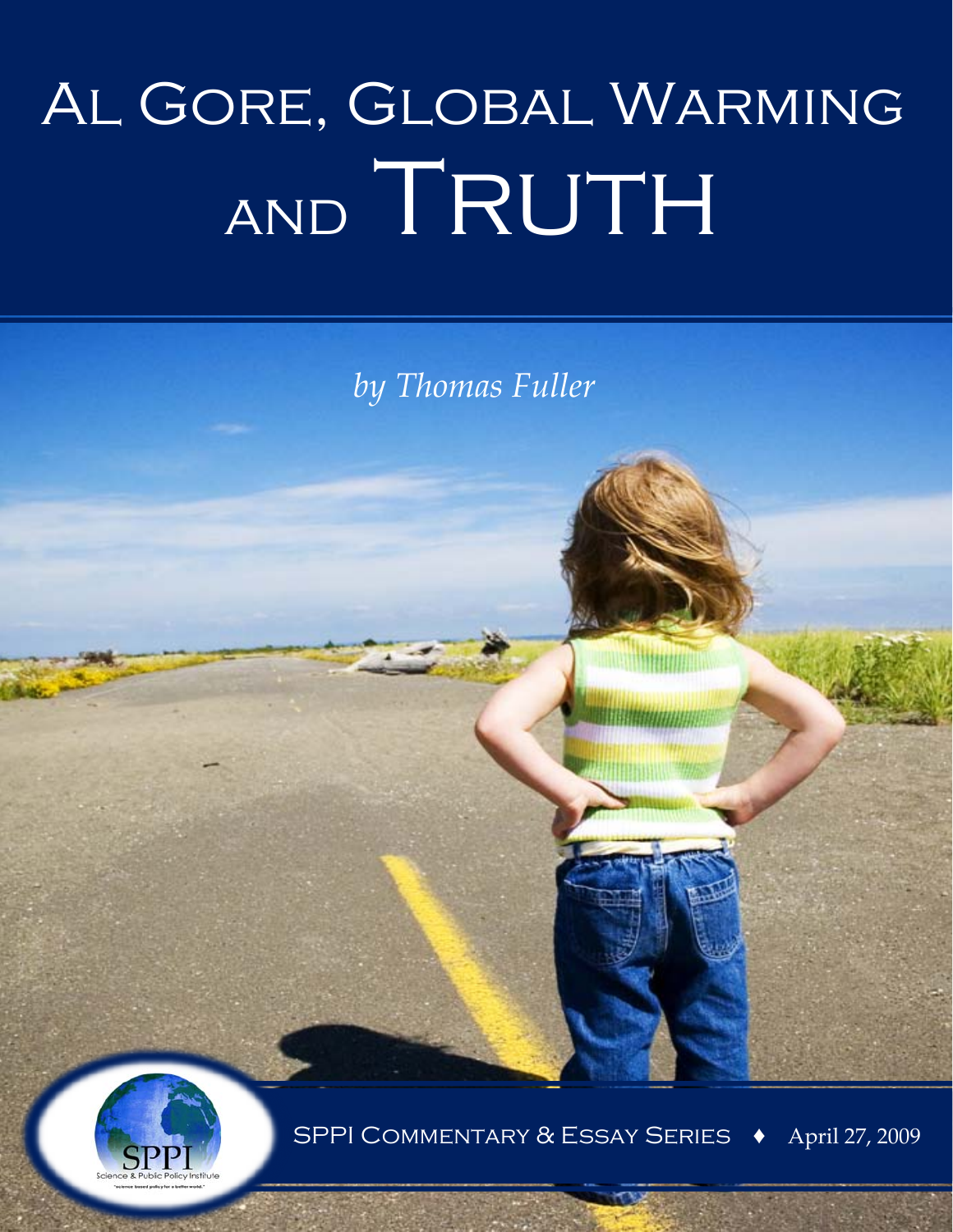## Al Gore, Global Warming and Truth

*by Thomas Fuller |* April 27, 2009

voted three times for Al Gore, twice for VP and once for President. I don't regret the  $\prod$  voted three tim<br>first two votes...

The former Vice President spoke before the House Energy and Commerce Committee last week. It was not his shining hour. Some of what he said was hyperbole. Some of what he said is just not true. And he, or one of his staff, should surely have known the limits he was transgressing.

For example, when speaking about Arctic ice, he said this:

*"New research, which draws upon recently declassified data collected by U.S. nuclear submarines traveling under the Arctic ice cap for the last 50 years ... has told us that the entire Arctic ice cap may totally disappear in summer in as little as five years."*

What he might have added was that Arctic ice has only been measured for 30 years, and that it is recovering at the fastest rate ever recorded (from an extreme melt over the past 18 months) and it is more or less (within a standard deviation) back to normal now. And what is it with Al Gore and 20 feet of sea level rise? He's used it before, it was debunked before, he said it was an honest mistake before – and here it is again:

*"A recent study in the journal* Science *has now confirmed that the entire West Antarctic Ice Sheet is warming. Scientists have told us that if it were to collapse and slide into the sea, we would experience global sea level rise of another 20 feet worldwide."*

What he didn't bother to tell the Committee was that the study was done by the same discredited scientist who produced the infamous hockey stick (and this study has the same methodological flaws)<sup>1</sup>, that the West Antarctic Ice Sheet has always been understood to be melting due to the absolutely normal warming that happens during interglacial periods, and that it consists of only 5% of Antarctica, while the other 95% is increasing ice cover by a staggering 100,000 square kilometers per decade. The IPCC predicts a sea level rise of about 0.6 meters this century. Same as last century.

And in a staggering bit of true hypocrisy, Al Gore tries to tie a drought in the Southeast to climate change:

<span id="page-1-0"></span> $1 \text{ http://www.climateaudit.org/?p=5617.}$  $1 \text{ http://www.climateaudit.org/?p=5617.}$  $1 \text{ http://www.climateaudit.org/?p=5617.}$